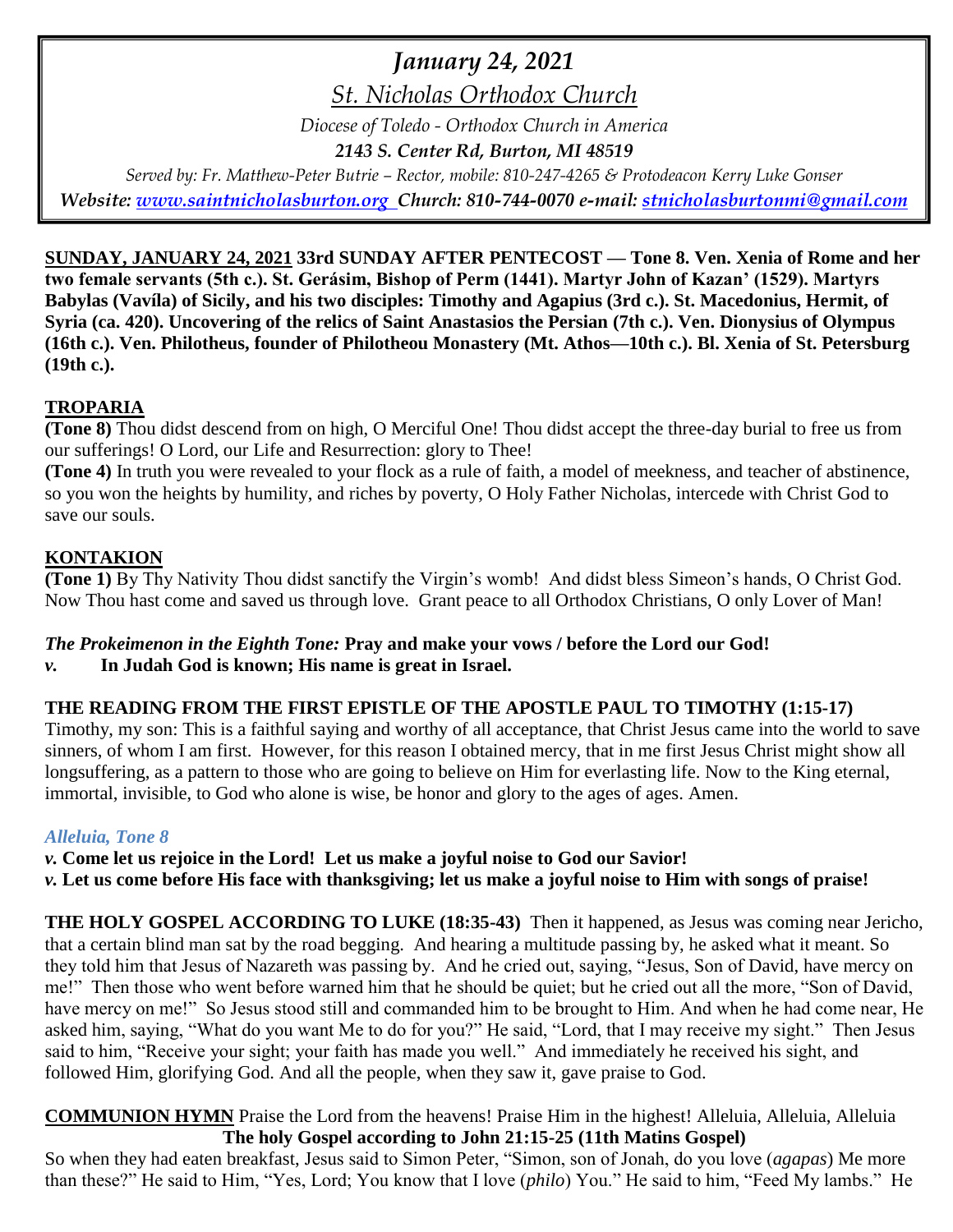said to him again a second time, "Simon, son of Jonah, do you love (*agapas*) Me?" He said to Him, "Yes, Lord; You know that I love (*philo*) You." He said to him, "Tend My sheep." He said to him the third time, "Simon, son of Jonah, do you love (*phileis*) Me?" Peter was grieved because He said to him the third time, "Do you love (*phileis*) Me?" And he said to Him, "Lord, You know all things; You know that I love (*philo*) You." Jesus said to him, "Feed My sheep. Most assuredly, I say to you, when you were younger, you girded yourself and walked where you wished; but when you are old, you will stretch out your hands, and another will gird you and carry you where you do not wish. This He spoke, signifying by what death he would glorify God. And when He had spoken this, He said to him, "Follow Me." Then Peter, turning around, saw the disciple whom Jesus loved following, who also had leaned on His breast at the supper, and said, "Lord, who is the one who betrays You?" Peter, seeing him, said to Jesus, "But Lord, what about this man?" Jesus said to him, "If I will that he remain till I come, what is that to you? You follow Me." Then this saying went out among the brethren that this disciple would not die. Yet Jesus did not say to him that he would not die, but, "If I will that he remain till I come, what is that to you?" This is the disciple who testifies of these things, and wrote these things; and we know that his testimony is true. And there are also many other things that Jesus did, which if they were written one by one, I suppose that even the world itself could not contain the books that would be written. Amen.

**Saint Xenia of Rome (January 24)**, in the world Eusebia, was the only daughter of an eminent Roman senator. From her youth she loved God, and wished to avoid the marriage arranged for her. She secretly left her parental home with two servants devoted to her, and set sail upon a ship. Through the Providence of God she met the head of the monastery of the holy Apostle Andrew in Milassa, a town of Caria (Asia Minor). She besought him to take her and her companions to Milassa. She also changed her name, calling herself Xenia [which means "stranger" or "foreigner" in Greek].

At Milassa she bought land, built a church dedicated to Saint Stephen, and founded a woman's monastery. Soon after this, Bishop Paul of Milassa made Xenia a deaconess, because of her virtuous life. The saint helped everyone: for the destitute, she was a benefactress; for the grief-stricken, a comforter; for sinners, a guide to repentance. She possessed a deep humility, accounting herself the worst and most sinful of all.

In her ascetic deeds she was guided by the counsels of the Palestinian ascetic, Saint Euthymius. The sublime life of Saint Xenia drew many souls to Christ. The holy virgin died in 450 while she was praying. During her funeral, a luminous wreath of stars surrounding a radiant cross appeared over the monastery in the heavens. This sign accompanied the body of the saint when it was carried into the city, and remained until the saint's burial. Many of the sick received healing after touching the relics of the saint.

Following the death of Saint Xenia, first one of her former servants died, then the other. They were buried at the saint's feet. from [oca.org](https://www.oca.org/saints/lives/2021/01/24/100286-venerable-xenia-of-rome-and-her-two-female-servants)

**Blessed Xenia of St. Petersburg (January 24)** lived during the eighteenth century, but little is known of her life or of her family. Xenia Grigorievna Petrova was the wife of an army officer, Major Andrew Petrov. After the wedding, the couple lived in Saint Petersburg. Saint Xenia became a widow at the age of twenty-six when her husband suddenly died at a party. She grieved for the loss of her husband, and especially because he died without Confession or Holy Communion.

Once her earthly happiness ended, she did not look for it again. From that time forward, Xenia lost interest in the things of this world, and followed the difficult path of foolishness for the sake of Christ. The

basis for this strange way of life is to be found in the first Epistle to the Corinthians (1 Cor. 1:18-24, 1 Cor. 2:14, 1 Cor. 3:18-19). The Lord strengthened her and helped her to bear sorrow and misfortune patiently for the next fortyfive years.

She started wearing her husband's clothing, and insisted that she be addressed as "Andrew Feodorovich." She told people that it was she, and not her husband, who had died. In a certain sense, this was perfectly true. She abandoned her former way of life and experienced a spiritual rebirth. When she gave away her house and possessions to the poor, her relatives complained to the authorities. After speaking to Xenia, the officials were convinced that she was in her right mind and was entitled to dispose of her property as she saw fit. Soon she had nothing left for herself, so she wandered through the poor section of Petersburg with no place to lay her head. She refused all assistance from her relatives, happy to be free of worldly attachments.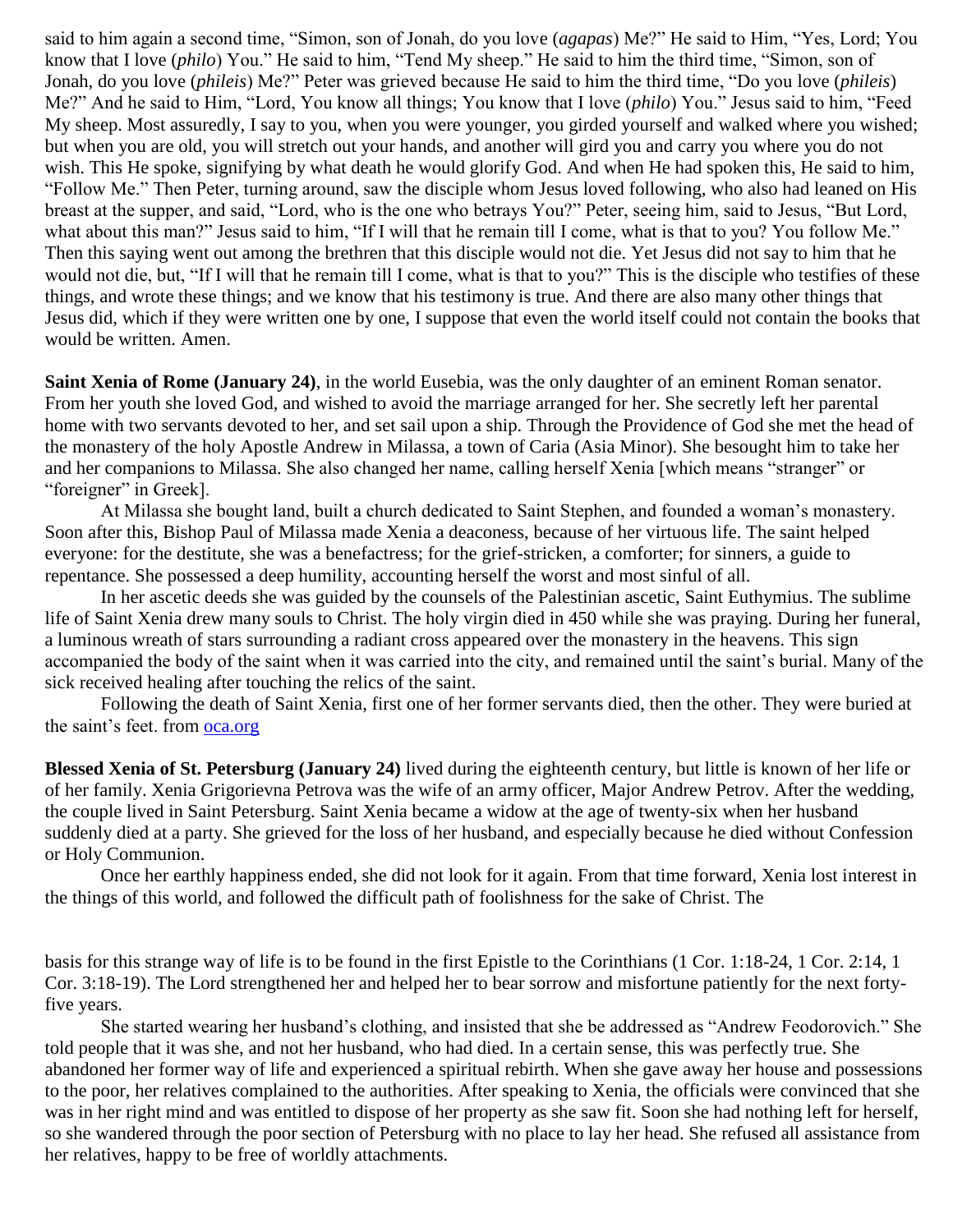When her late husband's red and green uniform wore out, she clothed herself in rags of those colors. After a while, Xenia left Petersburg for eight years. It is believed that she visited holy Elders and ascetics throughout Russia seeking instruction in the spiritual life. Saint Xenia eventually returned to the poor section of Petersburg, where she was mocked and insulted because of her strange behavior. When she did accept money from people it was only small amounts, which she used to help the poor. She spent her nights praying without sleep in a field outside the city. Prayer strengthened her, and in her heart's conversation with the Lord she found the support she needed on her difficult path.

Soon her great virtue and spiritual gifts began to be noticed. She prophesied future events affecting the citizens of Petersburg, and even the royal family. Against her will, she became known as someone pleasing to God, and nearly everyone loved her.They said, "Xenia does not belong to this world, she belongs to God." People regarded her visits to their homes or shops as a great blessing. Saint Xenia loved children, and mothers rejoiced when the childless widow would stand and pray over a baby's crib, or kiss a child. They believed that the blessed one's kiss would bring that child good fortune.

Saint Xenia lived about forty-five years after the death of her husband, and departed to the Lord at the age of seventy-one. The exact date and circumstances of her death are not known, but it probably took place at the end of the eighteenth century. She was buried in the Smolensk cemetery.

By the 1820s, people flocked to her grave to pray for her soul, and to ask her to intercede with God for them. So many visitors took earth from her grave that it had to be replaced every year. Later, a chapel was built over her grave.

Those who turn to Saint Xenia in prayer receive healing from illness, and deliverance from their afflictions. She is also known for helping people who seek jobs. from [oca.org](https://www.oca.org/saints/lives/2021/01/24/100297-blessed-xenia-of-st-petersburg)

January 24, 2021

# ခရွိက ခရွိက ခရွိက အဲဒီးရေးအိုးရ ခရွိက ခရွိက ခရွိက ခရွိက ခရွိက အဲဒီးရေးအိုးရ ခရွိက ခရွိက ခရွိက

#### **CANDLE INTENTIONS FOR THE HEALTH AND BLESSINGS OF**

Health & God's blessings for the Elieff & Krigner family Nancy Krigner Anthony Dorohov (January 17 – namesday) Victor Dorohov Fr. Tom, Fr. Don, Fr. Paul, Fr. Anthony, Fr. Robert, Aaron, Milica, Calvin, Larry, Angelo, Joan, Peggy, Bob, Angelo, Christine, Dorothy, Irene, Allen, Deborah, Luba, Kosta, Stojan, Mira, Bosa, Christopher, Allison, Jeanette, Kathryn, David, Taras, Joseph, Ted, Marlene, Gladys, all the parishioners of St. Nicholas, my family and friends. Joe Tome Special Intention Joe Tome

**CANDLE INTENTIONS FOR BLESSED REPOSE**

Lydia Dorohov Victor Dorohov

ઓફ્રિંગ ઓફ્રિંગ ઓફ્રિંગ એફ્રિંગ ઓફ્રિંગ ઓફ્રિંગ ઓફ્રિંગ ઓફ્રિંગ એક્રિંગ ઓફ્રિંગ ઓફ્રિંગ ઓફ્રિંગ ઓફ્રિંગ

**Welcome to everyone joining us via our YouTube channel:** *[St Nicholas Orthodox Church Burton.](https://www.youtube.com/channel/UC59tV-Re443z-GCoETAUvfA)* If at the time of the divine services you cannot access the livestream, please check out [St. Mary Magdalene Church](https://www.youtube.com/channel/UClHAqZrWkXdYELujbbIslHg) or [St George](https://www.youtube.com/channel/UCpLWfxMIJK4uQOV41ekE6Wg/videos?view=2&flow=grid)  [Church](https://www.youtube.com/channel/UCpLWfxMIJK4uQOV41ekE6Wg/videos?view=2&flow=grid) or [Assumption Church](https://www.facebook.com/AssumptionGrandBlanc/) for their livestreams.

**ANNUAL REPORTS** In place of an in-person annual meeting, all those who make reports (e.g., altar servers, endowment committee, Macedonian Open committee, parish council chairperson, rector, St Catherine's League, Church school, auditors, cemetery, etc.) are asked to send by email or drop off their report this week (even if it is to say there is nothing to report for 2020). All the reports will be compiled and then be e-mailed/mailed. If you have any questions, please send them in and the parish council will work to answer them.

**PARISH COUNCIL** met on Tuesday, January 19<sup>th</sup>. The election of officers took place: Sharon Jernigan, president; Paul Brayan, vice-president; Stephanie Price, treasurer; Michelle Gerzevske, secretary; Katherine Gonser, nonofficer on the executive committee. The parish will make a donation of \$250 to Holy Dormition Monastery for the Dormition fundraiser on January 21. The prospect of buying a back-up compressor for \$200 fell through so we are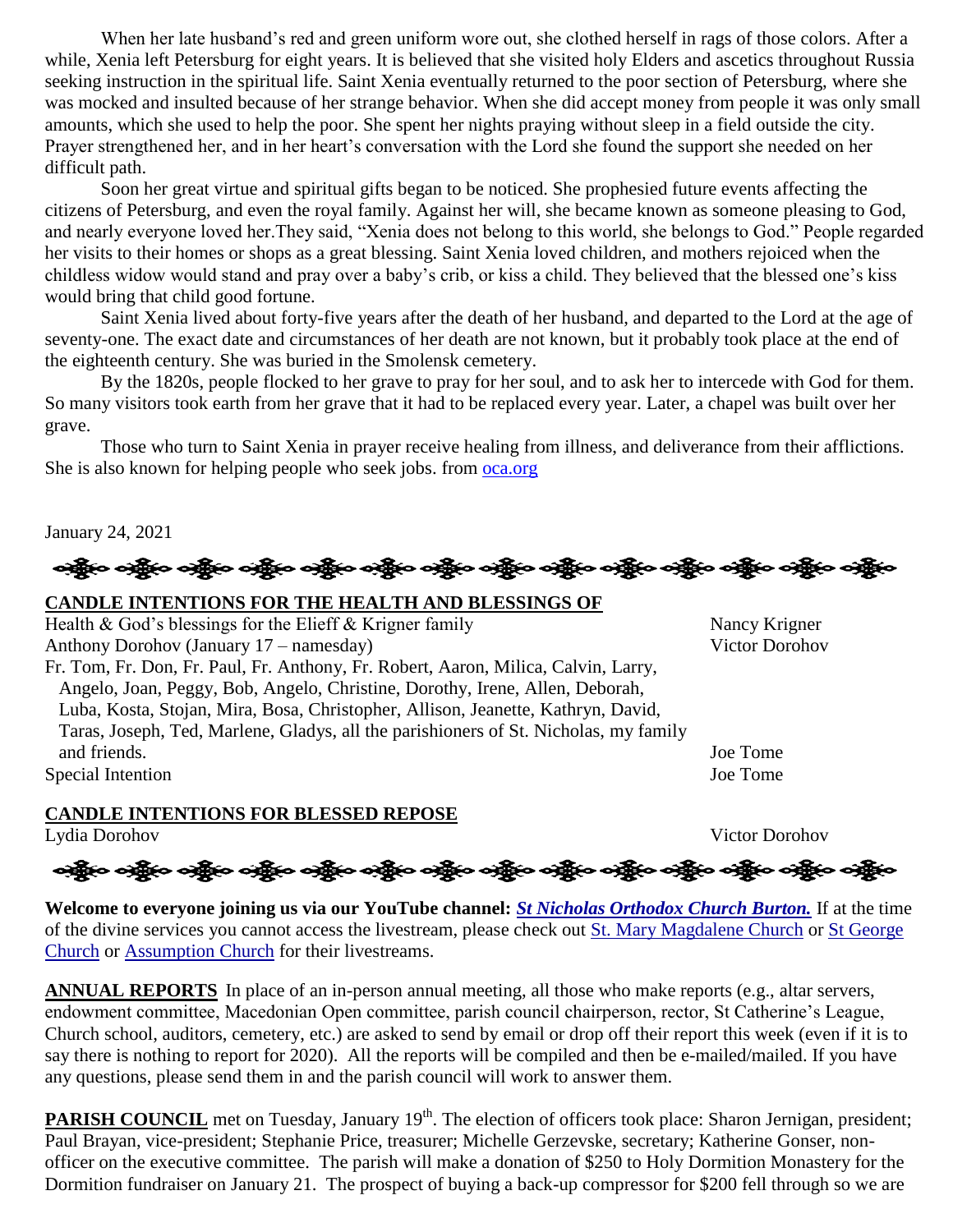still looking for one. Work needs to be done on the electronic door-opener at the office door together with the doorbell. The Synod of Bishops mandated that all parishes in the OCA must make increase their contribution for clergy pension from 8% to 10% effective January 1. Stephanie Price suggested an outreach to pair up college age students with an adult from the parish to be there for them during the stresses of these days. Dennis Jernigan suggested a group of people to assist with outreach to parishioners not yet attending services during the pandemic. These two ministries exist already in other parishes.

PAN-ORTHODOX VESPERS WITH LITURGY Monday, February 1<sup>st</sup> - 6 pm at Assumption Church for the great feast of the Encounter of our Lord and Savior, Jesus Christ, in the Temple with Saints Symeon and Anna.

**VOLUNTEERS NEEDED** at the North End Soup Kitchen & Center of Hope. For more information call 810-785- 6911 or see the flier on the bulletin board. Due to covid-19 restrictions the schedule on the flier may vary so call ahead. St. Nicholas ministers at the North End Soup kitchen every 1<sup>st</sup> Thursday of the month from 9 am-11:30 am.

**2021 CALENDARS** are still available in the narthex.

**OFFICE HOURS** are Monday, Wednesday & Friday 9 – 3.

**PLEDGE CARDS** Please send in your pledge card if you haven't already done so. The office needs them as soon as possible.

# **MAKE YOUR FAITHFUL GIVING EASY AND CONVENIENT WITH GIVELIFY**

Go to the [website](http://www.saintnicholasburton.org/) and on the home page click on the box **[Give now with Givelify](https://www.givelify.com/givenow/1.0/Mzc5MTg=/selection)** which will walk you through the donation process; this is a secure site. (2.9% + \$0.30 of your donation goes to Givelify as a fee). **If you do not wish to donate online, you may write a check to St. Nicholas Orthodox Church and send it to the parish address: 2143 S Center Rd, Burton, MI 48519.**

**CANDLE INTENTION REQUESTS** can be emailed to the office at [stnicholasburtonmi@gmail.com](mailto:stnicholasburtonmi@gmail.com) or called in.

| <b>Weekly schedule:</b>   |                                                                                   |
|---------------------------|-----------------------------------------------------------------------------------|
| Monday, Jan 25            | Fr. Matthew in Toledo                                                             |
| Tuesday, Jan 26           |                                                                                   |
| $7 \text{ pm}$            | <b>OCA online church school</b>                                                   |
| <b>Wednesday</b> , Jan 27 |                                                                                   |
| $9:30$ am                 | Divine Liturgy – streaming on our YouTube channel                                 |
| $11:15$ am                | adult education in the fellowship hall (physical distancing and wearing of masks) |
|                           |                                                                                   |
| Saturday, Jan 30          | <b>THREE HOLY HEIRARCHS – St Basil, St Gregory, and St John Chrysostom</b>        |
| 10 <sub>am</sub>          | Divine Liturgy – streaming on our YouTube channel                                 |
| $12 \text{ pm}$           | 6 month Parastas for Dimitrios "Jimmy" Nedanis at Evergreen Cemetery              |
| $5 \text{ pm}$            | <b>Great Vespers – streaming on our YouTube channel</b>                           |
|                           | <b>Confessions after Vespers</b>                                                  |
|                           |                                                                                   |
| Sunday, Jan 31            |                                                                                   |
| $9:30 \text{ am}$         | Third and Sixth Hours                                                             |
| <b>10 am</b>              | <u>Divine Liturgy – streaming on our YouTube channel</u>                          |